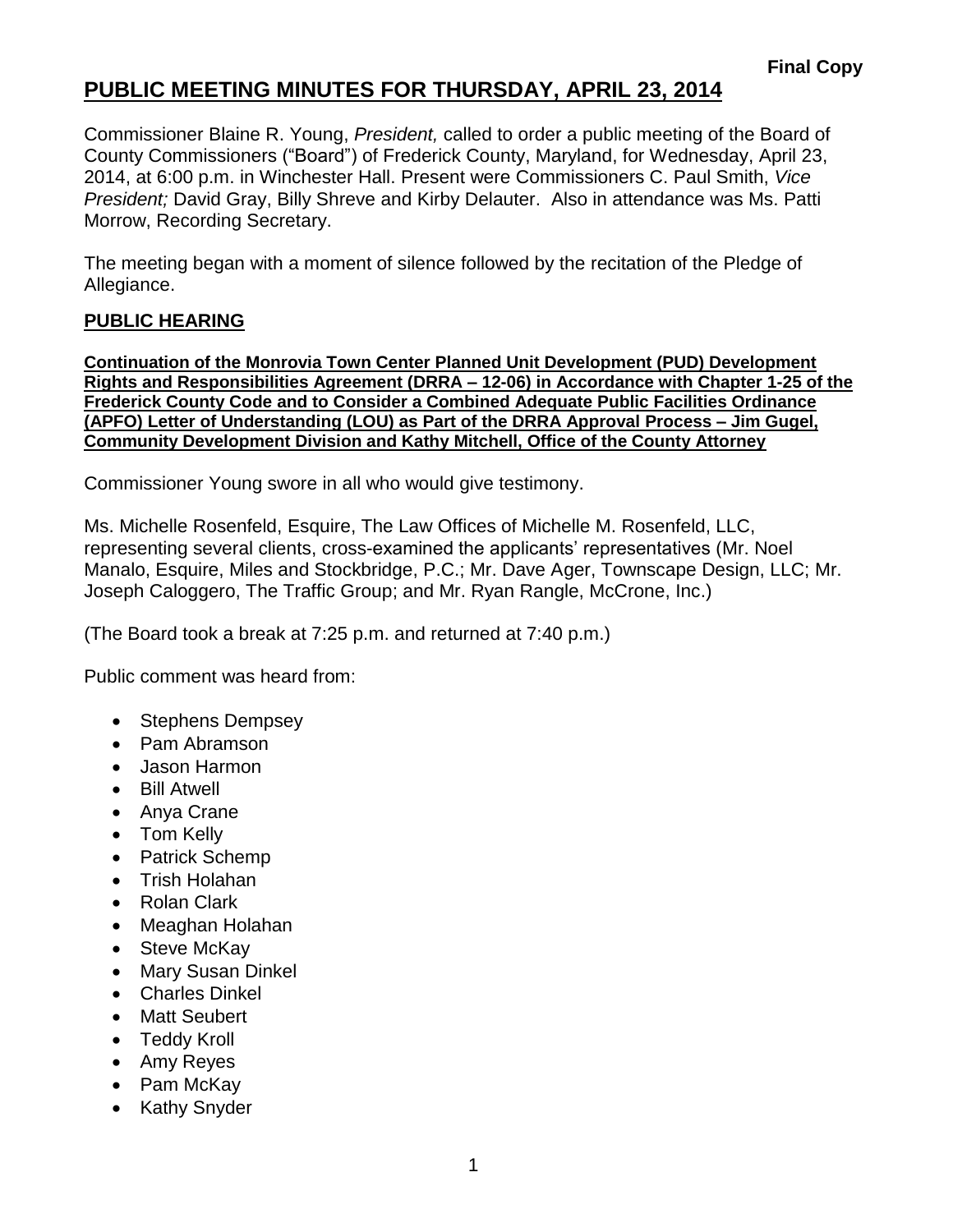- Russ Snyder
- Mary Brandenburg
- Kathleen Meyer
- Wally Melnik

(The Board took at break at 9:00 p.m. and returned at 9:15 p.m.)

- Dave Honchalk
- Stan Mordensky
- Meaghan Holahan
- Lisa Jarosinski
- Ed Rozell
- Harry Lerch
- Eric Besch
- Jessica Warnick
- Brent Simmons
- Joe Mehra
- Micael Siegel
- Michelle Rosenfeld, Esquire, The Law Offices of Michelle M. Rosenfeld, LLC, representing several clients

Mr. Rand Weinberg, Esquire, The Law Offices of Rand Weinberg, LLC. Of Counsel to Miles and Stockbridge, P.C.; Mr. Noel Manalo, Esquire, Miles and Stockbridge, P.C.; Mr. Dave Ager, Townscape Design, LLC; and Mr. Joseph Caloggero, The Traffic Group., representing the applicants, gave a rebuttal on the public comments heard during the public hearing.

The Board questioned staff and the applicants' representatives.

*Motion to approve Rezoning Case #R-12-02, to rezone 391.6 acres from Agricultural to PUD*  based on the finding that the request meets the Approval Criteria as set forth in the Zoning *Ordinance 1-19-3.110.4; and adequately addresses the Planned Development District Approval Criteria as set forth in 1-19-10.500.3; and to direct staff to prepare an ordinance to bring back to the Board at a later date with the following conditions:* 

- *1. A maximum of 1,250 dwelling units may be constructed.*
- *2. A minimum of 50%, or 625 dwellings, shall be age-restricted to residents aged 55 and older. Covenants shall restrict these dwelling units to be age-restricted per the Federal Fair Housing Act of 1988 and Housing for Older Persons Act of 1995.*
- *3. The percentage mix of dwelling types shall be a minimum of 70% single-family detached and a maximum of 30% townhouses or duplex dwellings.*
- *4. Multi-family dwellings including 2 over 2's shall be prohibited.*
- *5. Prior to the recording of the first residential lot, the Applicant shall dedicate and convey to the County a public use site no less than +/- 79 acres in size and located in Areas*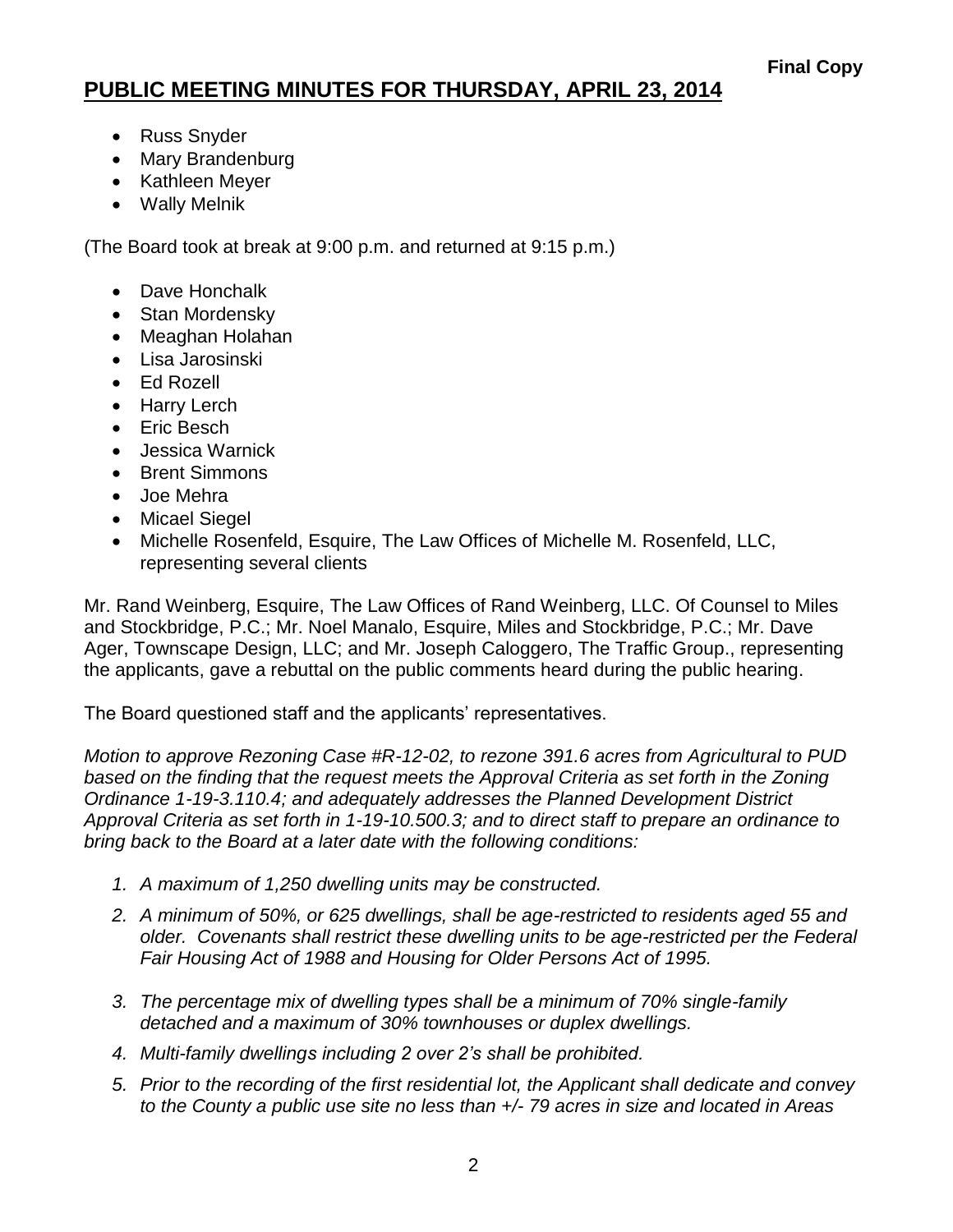*3a, 3b, 5, and 6 as shown on the Concept Plan of the PUD PHASE I Plan (the "Public Use Site"). Within the Public Use Site, a +/- 30.0-acre portion, generally located as shown on the Concept Plan of the PUD Phase I Plan (the "Park Site") shall be designated for future discretionary use by the County as a park site. Also within the Public Use Site, a +/- 49.0-acre site, generally located as shown on the Concept Plan of the PUD Phase I Plan shall be designated for future discretionary use by the County as a school site (the "School Site"). Provided the Board of Education (BOE) approves the School Site, the Applicant and BOE shall enter into a Memorandum of Understanding (MOU) prior to unconditional approval of any Phase II/Preliminary Plans or Site Development Plans for the Project. In the event the BOE refuses or fails to accept the School Site, the Applicant shall then offer it to the County as a public use site, for the public uses purposes at the discretion of the County. The County acknowledges that should the County or the BOE acquire and begin construction on the Public Use Site prior to the Project being constructed, County public water or sewer likely would not be available to the Public Use Site, in which case the County shall be responsible for providing the water and/or waste disposal necessary to serve the Public Use Site.* 

- *6. The Applicant shall dedicate and convey to the County, prior to November 30, 2014, or the recording of the first residential lot, whichever comes first, a public use site which is no less than four (4) acres in size, generally located as shown on the Concept Plan of the PUD Phase I Plan (the "Fire Station Site"). The Applicant will provide access via the public road as provided for in the PUD Phase I Plan, and not via MD 80 (Fingerboard Road). If the County acquires and begins construction on the Fire Station Site prior to the Project being developed to the point when public roads are available to serve the Fire Station Site, the Developer shall provide temporary private access to the Fire Station Site in a location to be approved by the Developer and the County. The County acknowledges that should the County acquire and begin construction on the Fire Station Site prior to the Project being constructed, County public water or sewer likely would not be available to the Fire Station Site, in which case the County shall be responsible for providing the water and/or waste disposal necessary to serve the Fire Station Site.*
- *7. The Developer shall ensure that the design and layout of the PUD is functionally and aesthetically integrated into the adjoining commercial retail development planned for the 75-80 Dragway property and shall provide for adequate and direct vehicular and pedestrian connections between the two projects, integrated public and open spaces, and consistency between the architectural treatment of the structures in the commercial retail development and those adjacent structures in the PUD.*
- *8. Prior to the recordation of any plats, the Developer shall dedicate the necessary rightof-way for the east-west collector road connecting Ed McClain Road and MD 75. This improvement is a joint requirement of the Landsdale PUD and the Developer. This road shall be constructed, in whole or in part by the Developer as needed for access to adjacent residential lot sections, if not already constructed by developers of the Landsdale PUD, and in such a manner so as to prohibit access to Ed McClain Road*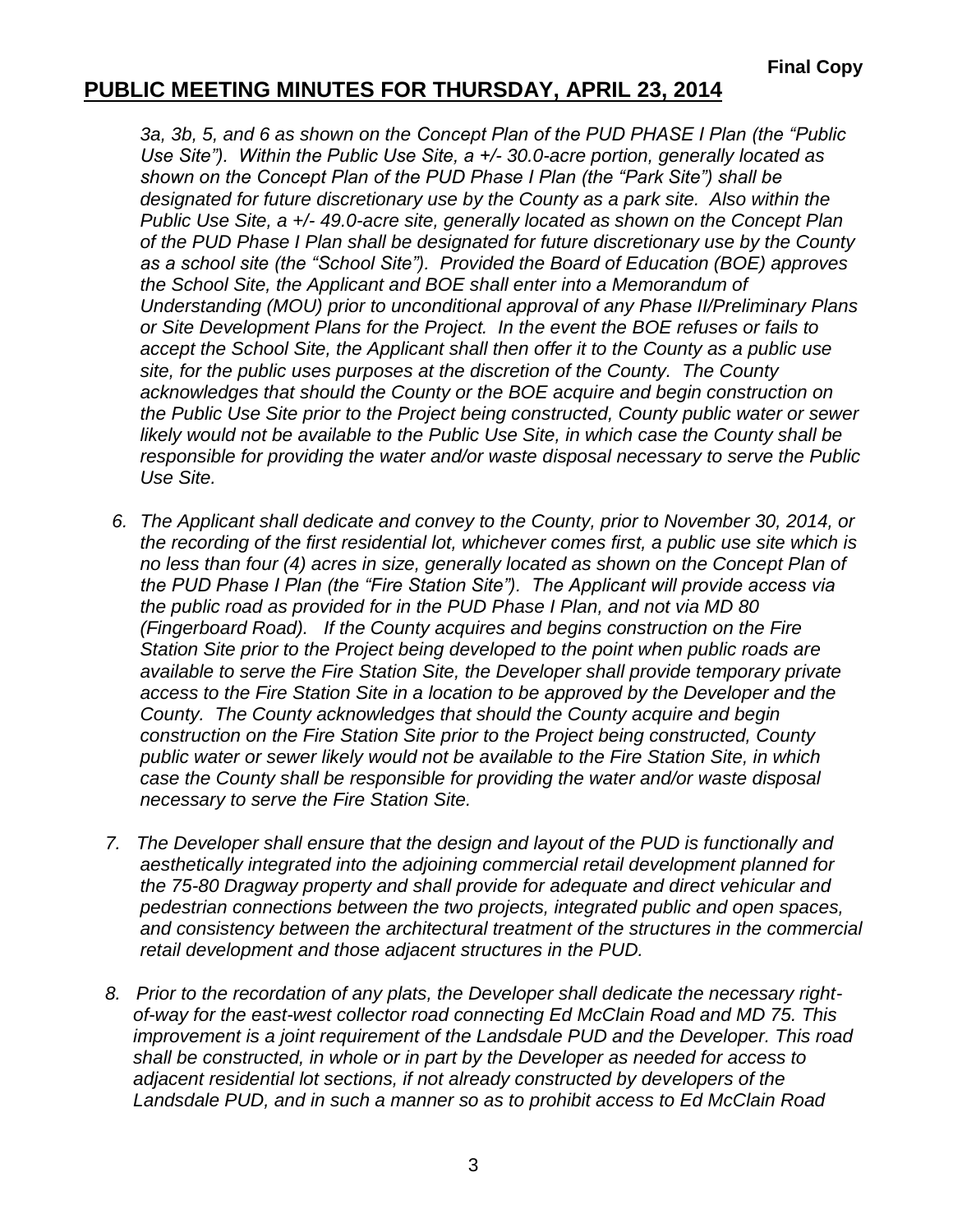*until the entire east-west collector road has been completed.*

- *9. The provision of vehicular and pedestrian connections (public or private) to the high school site/public use site from Areas E or F shall be considered as part of the Phase II/Preliminary Plan review of those sections. Such connections shall be planned to occur in the general vicinity of the locations identified on the Concept Plan so as to provide either private drive access and/or pedestrian access to the school facility.*
- *10. All dwelling units situated within the "Areas of high visibility" corridors – as indicated on the Concept Plan – shall consist of alley-loaded structures. Beyond these "areas of high visibility" and within Area D, a majority of the dwelling units constructed shall consist of alley-loaded structures.*
- *11.The Developer may dedicate and convey to the County a public use site no less than two (2) acres in size and located in Area 1 as shown on the Concept Plan (the "Water Tank Site"). This site shall be designated for the explicit use as the site for a public water tank. If it is subsequently determined by the Developer through a detailed site study, and agreed to by the County, that an alternate site will be utilized for this water tank, this Area 1 will be designated as Open Space in the PUD. If the County acquires and begins construction on the Water Tank Site prior to the Project being developed to the point when public roads are available to serve the Water Tank Site, the Developer shall provide temporary private access to the Water Tank Site in a location to be approved by the Developer and the County. In the event the Project is not developed to the point at which adequate public road access serves the Water Tank Site, the Developer shall not be responsible for bonding related to improvements to serve the Water Tank Site, until such time as the Developer intends to develop such portion of the Project.*
- *12. Access to Weller Road from the residential area shall be prohibited. Access from*  Weller Road to the park site and high school only may be considered as part of *development plans for those uses/sites.*

| <b>COMMISSIONERS</b> | <b>MOTION</b> | <b>SECOND</b> | <b>YES</b> | <b>NO</b> | <b>ABSTAIN</b> | <b>NOT PRESENT</b> |
|----------------------|---------------|---------------|------------|-----------|----------------|--------------------|
| Young                |               |               |            |           |                |                    |
| <b>Smith</b>         |               | ^             |            |           |                |                    |
| <b>Shreve</b>        |               |               |            |           |                |                    |
| Grav                 |               |               |            | ^         |                |                    |
| <b>Delauter</b>      |               |               |            |           |                |                    |

#### *The motion passed 4-1.*